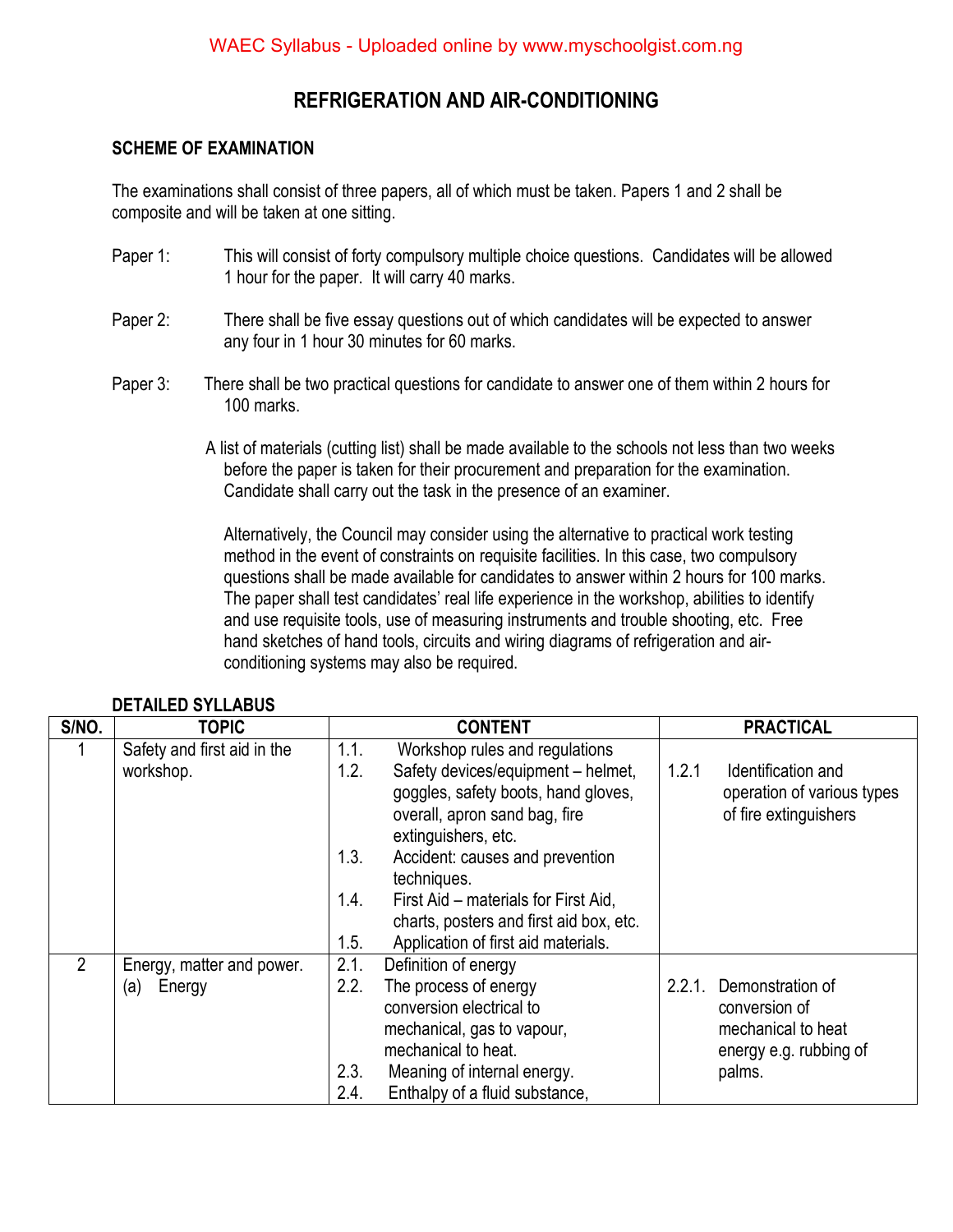|                | Nature of matter.<br>(b)  | its pressure, volume and<br>temperature<br>of internal energy.<br>The ph diagram of refrigerant.<br>2.5. |                                                                   |
|----------------|---------------------------|----------------------------------------------------------------------------------------------------------|-------------------------------------------------------------------|
|                |                           | 2.6.<br>State of matter - solid, liquid,<br>gas or vapour.                                               | 2.6.1.<br>Demonstrate the<br>conversion of ice<br>block to water. |
|                |                           | Change of state of matter.<br>2.7.                                                                       |                                                                   |
|                | (c)<br>power.             | 2.8.<br>The meaning of power.                                                                            |                                                                   |
|                |                           | 2.9.<br>Calculation of power used by a<br>compressor.                                                    |                                                                   |
|                |                           | Unit of power: watts and<br>2.10.                                                                        |                                                                   |
|                |                           | kilowatts unit of heat: joules                                                                           |                                                                   |
|                |                           | and kilojoules.                                                                                          |                                                                   |
| $\mathfrak{Z}$ | Temperature and pressure. |                                                                                                          |                                                                   |
|                | Temperature and<br>(a)    |                                                                                                          |                                                                   |
|                | its measurement           | 3.1.<br>Concept of temperature.                                                                          |                                                                   |
|                |                           | 3.2.<br>Different types of thermometer<br>e.g. gas, resistance, liquid and<br>thermocouple.              |                                                                   |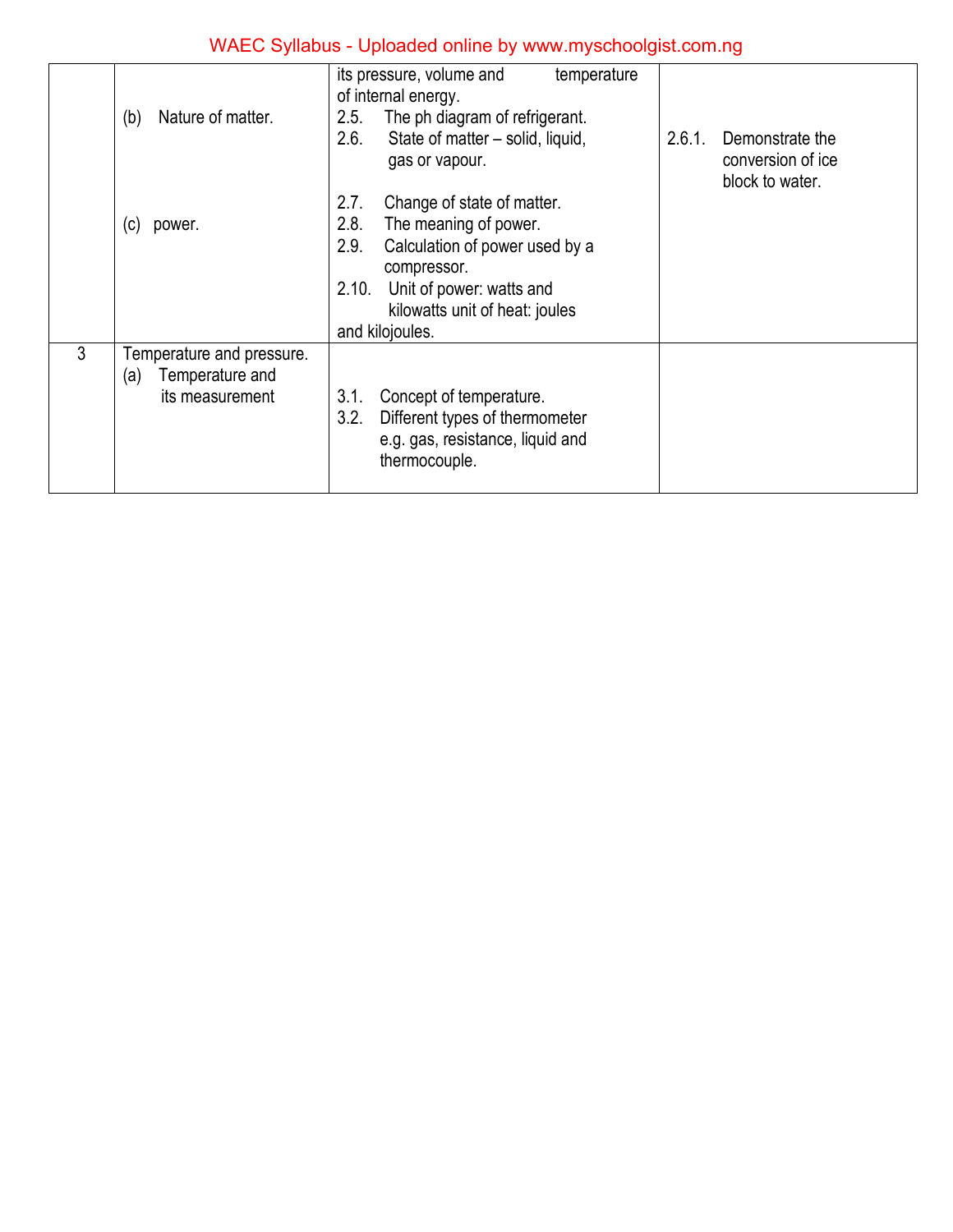|                      | 3.3.         | Temperature scale conversion<br>- centigrade to Fahrenheit<br>Celsius to Kelvin<br>- Fahrenheit to rankine                                                                                                                           |        |                                                            |
|----------------------|--------------|--------------------------------------------------------------------------------------------------------------------------------------------------------------------------------------------------------------------------------------|--------|------------------------------------------------------------|
| (b) Pressure and its | 3.4.         | International practical<br>temperature<br>- The boiling point of oxygen<br>182.97°C<br>The triple point of water<br>$\qquad \qquad \blacksquare$<br>$0.01 \text{°C}$<br>The boiling point of water<br>100 °C                         |        |                                                            |
| measurement          | 3.5.<br>3.6. | Concept of pressure<br>Different types of pressure<br>measuring devices e.g.<br>barometer, manometer,<br>bourdon tube gauge.                                                                                                         | 3.6.1. | Demonstration of the<br>use of a barometer.                |
|                      | 3.7.<br>3.8. | Pressure measurement<br>Uses of suction and high<br>pressure gauges.                                                                                                                                                                 | 3.8.1. | Demonstrate how<br>suction and high<br>pressure gauges are |
|                      | 3.9.         | Effects of temperature, pressure<br>and volume in refrigeration and<br>air conditioning systems.                                                                                                                                     |        | used to determine the<br>performance of a<br>refrigerant.  |
|                      | 3.10.        | Gas law, Boyles law, Charles<br>law and Dalton's law.<br>3.11. Calculations involving general                                                                                                                                        |        |                                                            |
|                      |              | gas law. Formulae:-<br>- $P_1 V_1 = P_2 V_2$<br>- <u>P<sub>1</sub></u> = <u>P</u> <sub>2</sub><br>$T_1$<br>T <sub>2</sub><br>$-\underline{V_1} = \underline{V_2}$<br>$-T_1$ $T_2$<br>$-P_1 V_1 = P_2 V_2$<br>T <sub>2</sub><br>$T_1$ |        |                                                            |
|                      |              | 3.12 Plotting various temperature<br>scales                                                                                                                                                                                          |        |                                                            |
|                      |              |                                                                                                                                                                                                                                      |        |                                                            |
|                      |              |                                                                                                                                                                                                                                      |        |                                                            |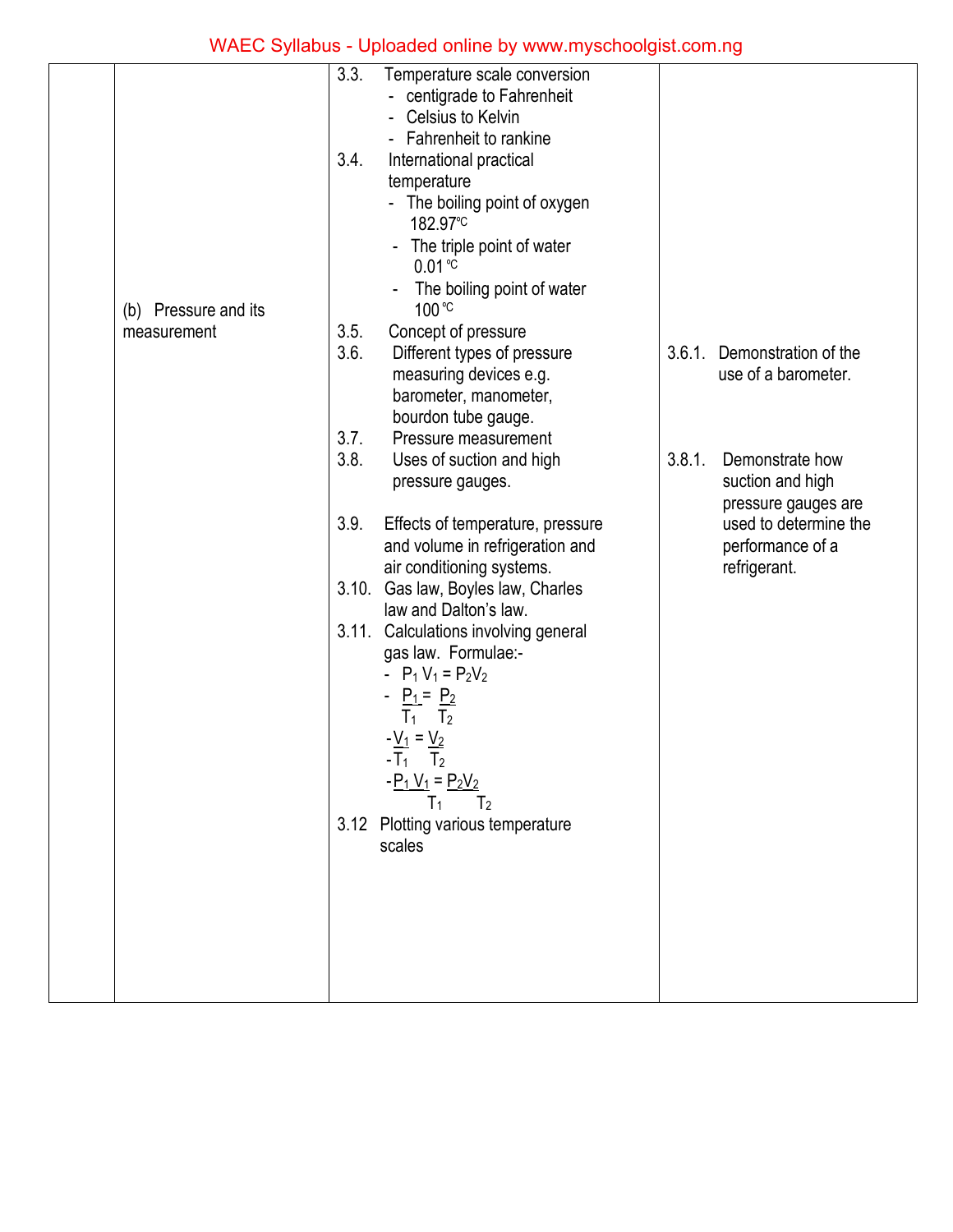| 4  | Refrigeration and air                     |                                                 |                                 |
|----|-------------------------------------------|-------------------------------------------------|---------------------------------|
|    | conditioning systems.                     |                                                 |                                 |
|    | (a) Introduction to                       | 4.1. Refrigeration cycle - Evaporation,         |                                 |
|    | refrigeration.                            | compression, condensation and                   |                                 |
|    |                                           | expansion.                                      |                                 |
|    |                                           | 4.2. Layout diagram of refrigeration            |                                 |
|    |                                           | systems.                                        |                                 |
|    |                                           | Types and applications of the<br>4.3.           |                                 |
|    |                                           | various forms of refrigeration.                 |                                 |
|    |                                           | Principles of operation of forms<br>4.4.        |                                 |
|    |                                           | of refrigeration system.                        |                                 |
|    |                                           | 4.5.<br>Functions of the component and          |                                 |
|    |                                           | accessories e.g. relay, solenoid                |                                 |
|    |                                           | valves, capacitors and                          |                                 |
|    |                                           | thermostat.                                     |                                 |
|    | Refrigerants<br>(b)                       | Definition and types of<br>4.6.                 | 4.6.1. Identification of        |
|    |                                           | refrigerants                                    | refrigerant by cylinder         |
|    |                                           |                                                 | colours.                        |
|    |                                           | Chemical names and formulae.<br>4.7.            |                                 |
|    |                                           | 4.8.<br>Properties and uses of<br>refrigerants. |                                 |
|    |                                           | 4.9.<br>Refrigerants flow controls e.g.         |                                 |
|    |                                           | TEV, AEV, capillary tube.                       |                                 |
|    |                                           | Operations of refrigerant flow<br>4.10.         |                                 |
|    |                                           | controls.                                       |                                 |
|    | Air-Conditioning<br>(c)                   |                                                 | Demonstration of air<br>4.11.1. |
|    | processes                                 | 4.11.<br>Psychometric properties of air.        | conditioning principle          |
|    |                                           |                                                 | by sling                        |
|    |                                           |                                                 | psychometer.                    |
|    |                                           | 4.12.<br>The processes of air                   |                                 |
|    |                                           | conditioning: heating and                       |                                 |
|    |                                           | cooling.                                        |                                 |
|    |                                           | 4.13. Latent and sensible heat,                 | 4.13.1 Demonstration of the     |
|    |                                           | saturated and super-saturated                   | difference between              |
|    |                                           | vapour.                                         | latent and sensible             |
|    |                                           |                                                 | heat by use of                  |
|    |                                           |                                                 | methylated spirit on            |
|    |                                           |                                                 | human skin.                     |
|    |                                           |                                                 |                                 |
|    |                                           |                                                 |                                 |
|    |                                           |                                                 |                                 |
|    |                                           |                                                 |                                 |
|    |                                           |                                                 |                                 |
|    |                                           |                                                 |                                 |
| 5. |                                           |                                                 |                                 |
|    | Compressors, Condenses<br>and Evaporators |                                                 |                                 |
|    | Compressors<br>(a)                        |                                                 |                                 |
|    |                                           | 5.1. Types of compressors                       |                                 |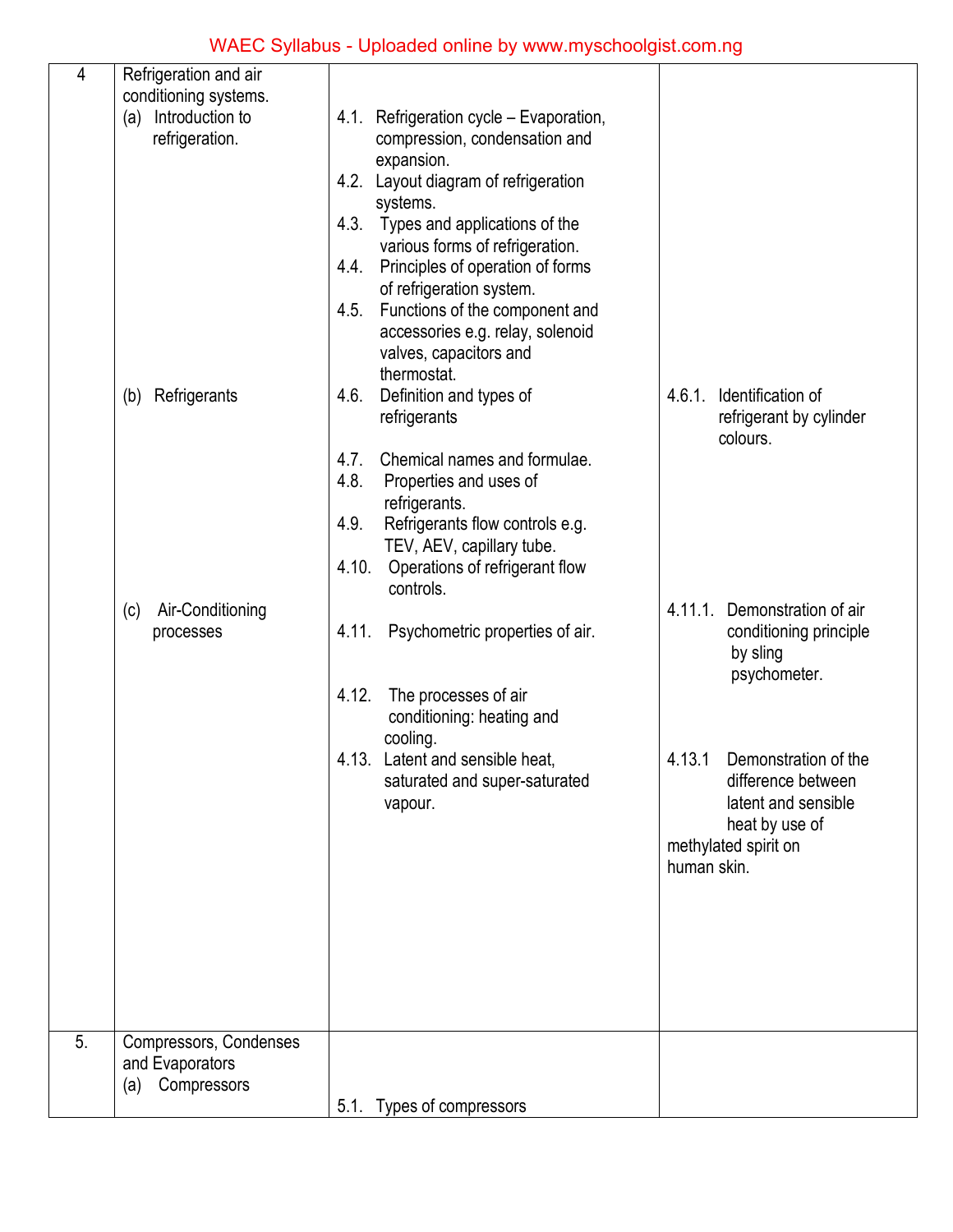|    | Condensers.<br>(b)                                                                                                                                         | 5.2<br>Construction of compressors.<br>5.3. Working principles of<br>compressors.<br>5.4. Construction of condensers.<br>5.5. Calculation of heat load on<br>condensers.                                                                                                                                                                                                                                                      | 5.4.1.<br>Demonstrate how to<br>service a<br>condenser.                                                                                             |
|----|------------------------------------------------------------------------------------------------------------------------------------------------------------|-------------------------------------------------------------------------------------------------------------------------------------------------------------------------------------------------------------------------------------------------------------------------------------------------------------------------------------------------------------------------------------------------------------------------------|-----------------------------------------------------------------------------------------------------------------------------------------------------|
|    |                                                                                                                                                            | 5.6. Types and functions of liquid<br>receiver and service valves.<br>5.7. Principle of operation of liquid<br>receiver and service valves.<br>5.8. Types of evaporators.<br>5.9. Construction and services of<br>evaporators.<br>5.10. Working principles of<br>evaporators.<br>5.11. Heat load estimates on<br>evaporators.                                                                                                 | 5.9.1.<br>Demonstrate how to<br>service evaporators                                                                                                 |
| 6. | Workshop practices.<br>Basic tools used in<br>(a)<br>refrigeration and<br>air-conditioning<br>workshops<br>Fault diagnosis and<br>(b)<br>trouble shooting. | 6.1.<br>Basic tools - hacksaw, coil<br>spring benders, reamers, tube<br>cutters, etc.<br>6.2.<br>Tools and procedures for<br>servicing window unit air-<br>conditioner.<br>6.3.<br>Different methods of diagnosing<br>faults systematic and<br>observation.<br>Common faults in refrigeration<br>6.4.<br>systems and their symptoms -<br>leakage, faulty units, faulty<br>compressor, poor cooling<br>and<br>current leakage. | Servicing of a window<br>6.2.1.<br>air-conditioner.                                                                                                 |
|    | Maintenance and<br>(c)<br>Testing                                                                                                                          | Techniques of effective repairs<br>6.5.<br>in refrigeration and air-<br>conditioning systems.<br>6.6.<br>Techniques of trouble shooting<br>in a given system.<br>Testing for leakages, polarity,<br>6.7.<br>insulation continuity, pressure<br>and efficiency.<br>6.8.<br>Maintenance of compressors,<br>evaporators, motors,                                                                                                 | $6.7.1$ .<br>Demonstrate how to<br>test for leakages,<br>polarity continuity and<br>efficiency.<br>6.8.1.<br>Demonstrate how to<br>repair faults in |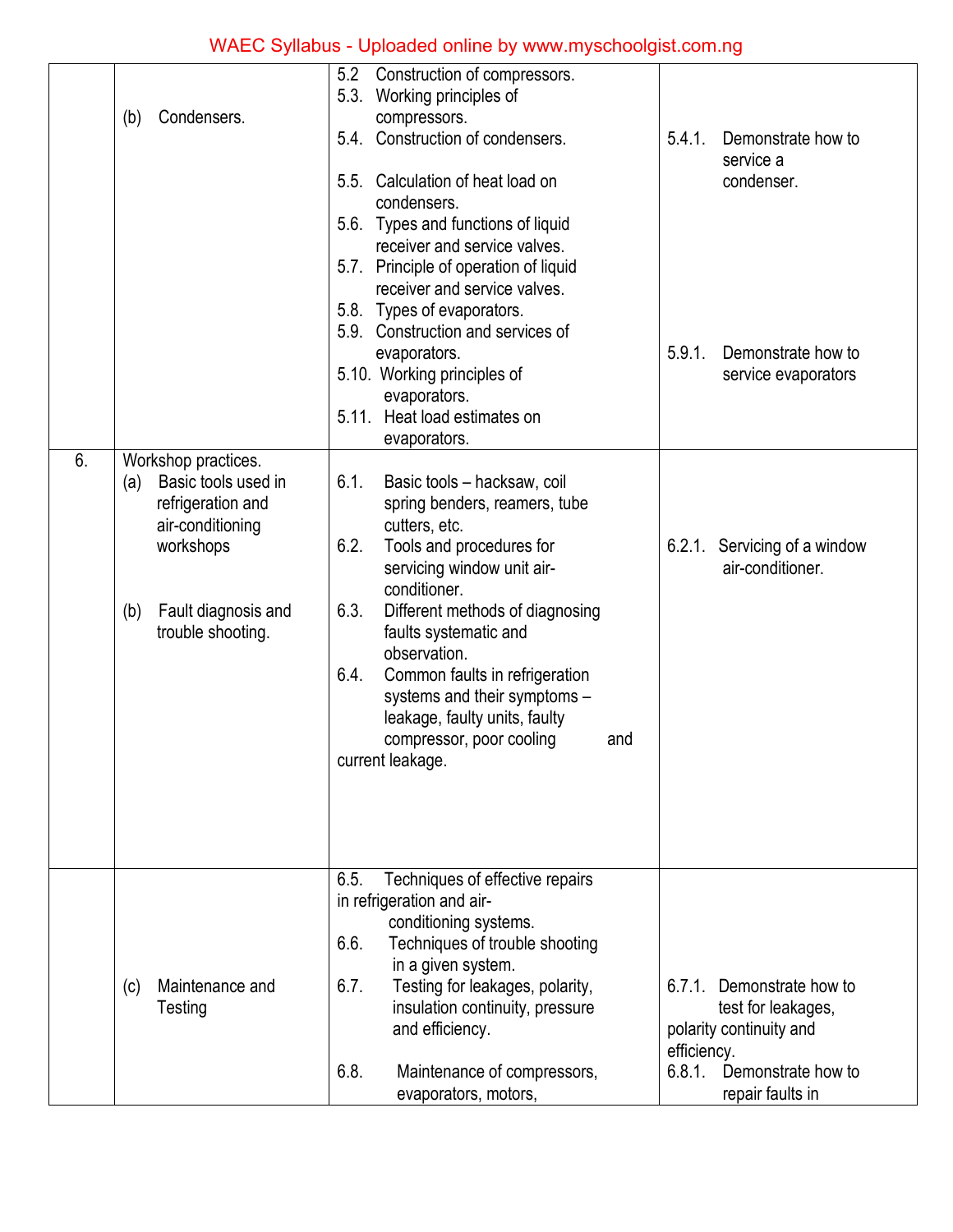|                |                                                                                     | condensers, valves,                                                                                                                                                                                                                                                                                                                                                                                                                                                                                   | compressors,                                          |
|----------------|-------------------------------------------------------------------------------------|-------------------------------------------------------------------------------------------------------------------------------------------------------------------------------------------------------------------------------------------------------------------------------------------------------------------------------------------------------------------------------------------------------------------------------------------------------------------------------------------------------|-------------------------------------------------------|
|                |                                                                                     | accumulators and contactors.                                                                                                                                                                                                                                                                                                                                                                                                                                                                          | evaporators, motor                                    |
|                |                                                                                     |                                                                                                                                                                                                                                                                                                                                                                                                                                                                                                       | and condensers.                                       |
| $\overline{7}$ | Installation processes<br>Piping, Ducting and<br>(a)<br>Trunking                    | Concept of piping, ducting and<br>7.1.<br>trunking.<br>7.2.<br>Piping a condenser and an<br>evaporator.<br>Ducting, trunking and installation<br>7.3.<br>of air-conditioners.                                                                                                                                                                                                                                                                                                                         | 7.3.1.<br>Installation of a<br>split air-conditioner. |
|                | Motors and<br>(b)<br>generators<br>Cold room<br>(c)                                 | Piping, ducting and trunking tools<br>7.4.<br>- mallet hammer, flaring tools,<br>silver tape, dot-punch, bending<br>spring,<br>amaflex, hacksaw, PVC<br>pipes.<br>7.5.<br>Types, functions, operations and<br>application of motors and<br>generators.<br>7.6.<br>Installation procedures for<br>motors and generators.<br>Maintenance of motors and<br>7.7.<br>generators in a refrigeration<br>system.<br>7.8.<br>Working principles of cold room.<br>Cold room installation<br>7.9.<br>procedures. | 7.7.1<br>Servicing of motors<br>and generators.       |
|                |                                                                                     | 7.10. Factors affecting cold room<br>operations.                                                                                                                                                                                                                                                                                                                                                                                                                                                      |                                                       |
| 8.             | Insulation processes<br>Insulation of refrigeration<br>and air-conditioning system. | 8.1.<br>Importance of insulation of<br>refrigeration and air-conditioning<br>systems.<br>8.2.<br>Types of insulating materials -<br>glasswool, fibre glass,<br>polysterene foam, wood,<br>bitumen, ceramic, etc.<br>8.3.<br>Functions and properties of<br>insulation materials.<br>8.4.<br>Procedure for insulating<br>refrigeration and air-<br>conditioning systems.                                                                                                                               |                                                       |
| 9.             | Entrepreneurship.<br>Business concept.<br>(a)                                       | 9.1.<br>Concept of business enterprise<br>and types of businesses - sole                                                                                                                                                                                                                                                                                                                                                                                                                              |                                                       |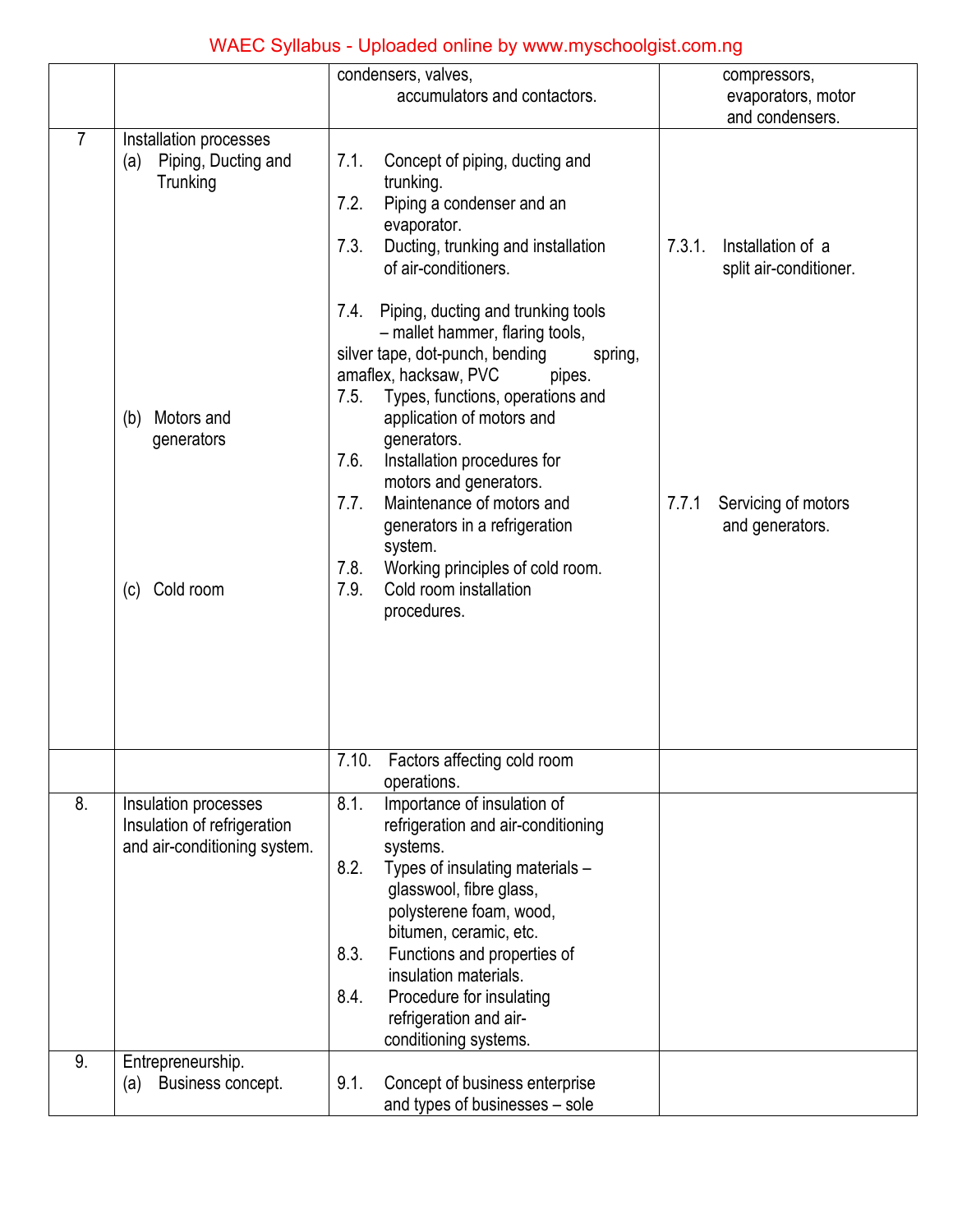|                   | proprietorship, partnership,<br>limited<br>liability, etc. |        |                       |
|-------------------|------------------------------------------------------------|--------|-----------------------|
|                   | 9.2.<br>Sources of finance - loan,                         |        |                       |
|                   | mortgage, shares, overdrafts,<br>savings,                  |        |                       |
|                   | etc.                                                       |        |                       |
| Marketing<br>(b)  | 9.3.<br>Types, functions of marketing                      |        |                       |
|                   | styles.                                                    |        |                       |
|                   | 9.4.<br>Meaningful marketing at the                        | 9.4.1. | Carry out a           |
|                   | least cost.                                                |        | commercial marketing  |
|                   | 9.5.<br>Marketing protocol and cost.                       |        | survey to set up      |
| Accounting<br>(c) | 9.6.<br>Principles of Accounting.                          |        | refrigeration and     |
|                   | 9.7.<br>The concept of business as a                       |        | air-conditioning      |
|                   | separate entity.                                           |        | business.             |
|                   | 9.8.<br>Ledger, trial balance and                          |        |                       |
|                   | balance sheet.                                             | 9.8.1. | Preparation of ledger |
|                   |                                                            |        | and balance sheet.    |
|                   |                                                            |        |                       |

#### **LIST OF FACILITIES AND MAJOR EQUIPMENT/MATERIALS REQUIRED:**

| 1.  | Complete tool box (RAC)                            |                | 3              |
|-----|----------------------------------------------------|----------------|----------------|
| 2.  | Set of oxy-acetylene brazing equipment             | $\overline{2}$ |                |
| 3.  | Power pillar drilling machine                      |                | $\mathbf{1}$   |
| 4.  | Power grinding machine                             |                |                |
| 5.  | Portable hand drilling machine                     | $\overline{2}$ |                |
| 6.  | Portable table grinding machine                    | $\overline{2}$ |                |
| 7.  | Vacuum pump                                        | 1              |                |
| 8.  | Recovery and recycling machine                     | 1              |                |
| 9.  | Spotter recovery pump                              | $\overline{2}$ |                |
| 10. | Table vice                                         |                | 4              |
| 11. | Workbench                                          |                | $\overline{2}$ |
| 12. | Hand blower                                        |                | $\overline{1}$ |
| 13. | D. O. T. recovery cylinders big size               | 1              |                |
| 14. | D. O. T. recovery cylinders (medium)               | 1              |                |
| 15. | Manifold gauge                                     | $\overline{2}$ |                |
| 16. | Reamers                                            |                | 4              |
| 17. | Pipe benders (various sizes) spring and mechanical |                |                |
| 18. | Ratchet wrenches                                   |                | $\overline{2}$ |
| 19. | Hacksaw                                            |                | 4              |
| 20. | Pliers (different types)                           | 1 each         |                |
| 21. | Set of screwdrivers                                |                | 4              |
| 22. | <b>Mallet hammers</b>                              | $\overline{2}$ |                |
| 23. | Ball-pein hammer                                   |                | $\overline{2}$ |
| 24. | Electronic leak detectors                          | 1              |                |
| 25. | Electronic charging scale                          |                | $\overline{2}$ |
| 26. | Trolleys                                           | 1              |                |
| 27. | Halogen touch light                                |                | 1              |
| 28. | Alcometer                                          |                | 1              |
| 29. | Various types of refrigerant (R134A, 600A and 717) |                |                |